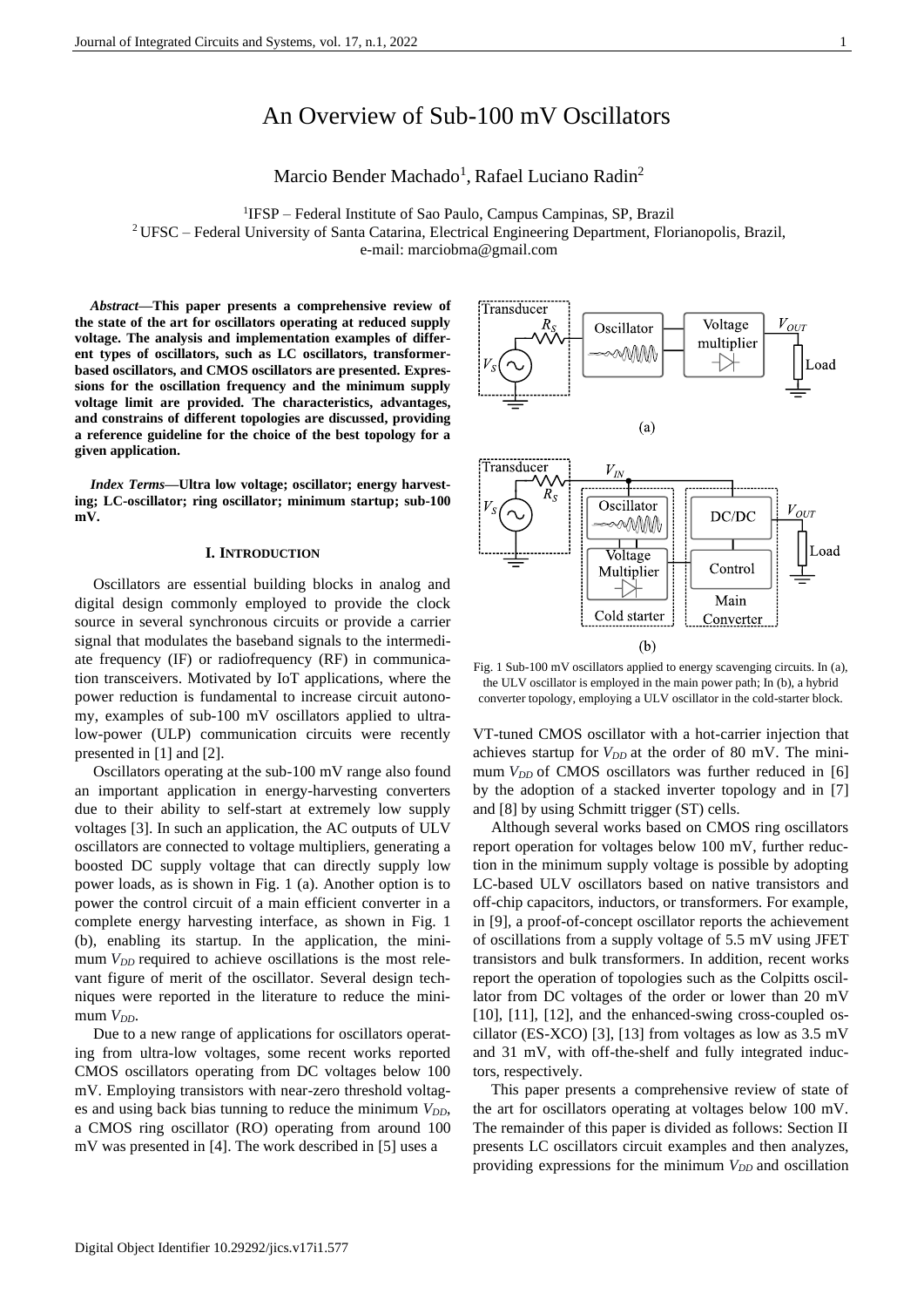frequency. Transformer-based oscillators and CMOS ring oscillators are discussed in Sections III and IV, respectively. Section V presents other oscillator topologies operating at low supply voltage. At the end, we provide a comparison between different types of oscillators in Section VI.

### **II. LC OSCILLATORS**

In recent years, ultra-low-voltage (ULV) oscillators based on LC-tank topologies were presented. Some characteristics such as high peak amplitude (higher than the supply rails), high impedance load in the resonance frequency, and the possibility to start up from voltages far below 100 mV; make the LC oscillators very attractive to energy harvesting circuits [14], [15], [16], [17], [18], [19], but not limited to this application.

On the other hand, the inductor size in a fully integrated implementation, or the need for external inductors according to the minimum voltage specification, can constrain the use of this kind of circuit.

Throughout this section, low or zero-VT MOSFETs were used to obtain the necessary drive capability to sustain oscillations at voltages of the order of a few millivolts. Offthe-shelf JFET can also be found in some implementations.

In this section, we present the essential characteristics and some implementations of ULV LC arrangements, the cross-coupled oscillator (XCO), also known as inductive ring oscillator (IRO) for two or more amplifier stages, the enhanced swing cross-coupled oscillator (ES-XCO), and single-ended oscillators.

### *A. Cross-coupled oscillator*

The XCO, shown in [Fig. 2,](#page-1-0) is one of the most used topologies for generating AC signals from DC voltages below 100 mV [1], [3], [13], [20], [21], [22], [23]. Based on two common-source tuned amplifiers, the circuit provides two out-of-phase outputs, which is desirable for connecting to voltage multipliers in energy harvesting converters.

The expressions for the oscillation frequency  $(\omega)$  and the minimum supply voltage limit  $(V_{DD,lim})$  of the XCO are given in [\(1\)](#page-1-1) and [\(2\),](#page-1-2) respectively [3]. *C* is the sum of all parasitic capacitances between the drain node and the AC ground,  $\phi_t$  is the thermal voltage, and *n* is the transistor slop factor. We assumed operation in weak inversion [24] and negligible losses of the passive components for the derived expressions.

$$
\omega = \frac{1}{\sqrt{LC}},\tag{1}
$$



<span id="page-1-0"></span>Fig. 2 Schematic diagram of the cross-coupled oscillator.

<span id="page-1-2"></span>
$$
V_{DD,lim} = \phi_t \ln[1+n]. \tag{2}
$$

Some implementations with the circuit shown in [Fig. 2](#page-1-0) were published in the last years. The work presented in [20] reports the achievements of oscillations for a minimum voltage supply of 53 mV using a seven-stage IRO. [Fig. 3](#page-1-3) shows the micrograph of the fully integrated IRO implemented in a 130 nm process. An implementation of the XCO built with off-the-shelf inductors, operating from 50 mV, is presented in [3]. In [13], a fully integrated XCO, also implemented in the 130 nm process, achieves oscillation from 46 mV.

Some XCO connected to voltage multipliers are presented in the literature. In [22] and [23], fully-integrated oscillators, operating from 100 mV and 65 mV, respectively, are employed to startup inductive converters. In [21] and [25], oscillators connected to voltage multipliers are used to power microwatts loads directly.

Fully integrated crossed-coupled oscillators working from less than 100 mV were also explored for applications in communication circuits. In [1], XCO consuming only 20 µW of DC power was presented. The prototype oscillates at 400 MHz and is designed for wireless body area network applications using the MICS band. In [2], the design and simulation of an XCO employing low-VT transistors were presented, achieving oscillations at 2.45 GHz.

### *B. Enhanced swing cross-coupled oscillator*

The ES-XCO is a variation of the XCO circuit presented in the former subsection, as shown in [Fig. 4.](#page-2-0) Due to the inclusion of an additional inductor per stage  $(L_2)$ , the oscillator can boost the signal amplitude to a much higher value than the voltage supply. Also, the minimum *V<sub>DD</sub>* is reduced to the order of a few millivolts, as experimentally verified in some references [3] [13] [14] [18] [26] [27].

The ω and *VDD,lim* of the topology are given by [\(3\)](#page-1-4) and [\(4\),](#page-1-5) respectively [3]. As assumed for the XCO calculation, the equations consider lossless passive devices and the MOSFET operation in weak inversion. As seen in [\(4\),](#page-1-5)  $V_{DD}$ has no hard minimum limit and depends on the inductance ratio  $L_2/L_1$ . However, the inductor losses constrain the voltage limit of practical implementations, especially in a fullyintegrated design.

<span id="page-1-5"></span><span id="page-1-4"></span>
$$
\omega = \frac{1}{\sqrt{(L_1 + L_2)\mathcal{C}}},\tag{3}
$$

$$
V_{DD,lim} = \phi_t \ln \left( 1 + n \frac{L_1}{L_1 + L_2} \right).
$$
 (4)

<span id="page-1-3"></span><span id="page-1-1"></span>

Fig. 3 The seven-stage IRO implemented in the 130 nm process.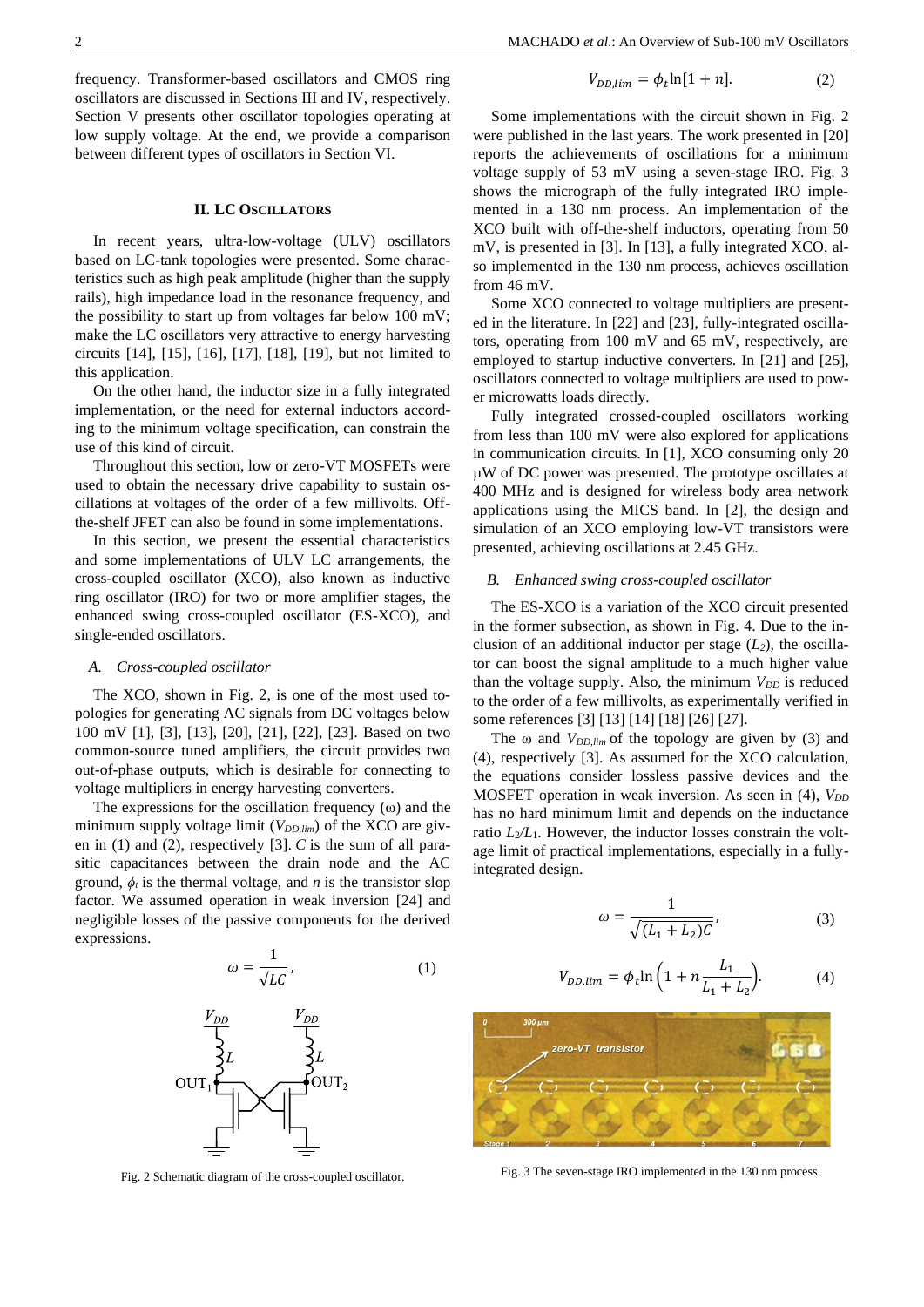

<span id="page-2-0"></span>Fig. 4 Schematic diagram of the enhanced-swing cross-couped oscillator.

An ES-XCO working from 3.5 mV is presented in [3]. The prototype employs large zero-VT transistors and highquality factor discrete inductors with a large inductance ratio  $(K_L = L_2/L_1 = 100)$ , resulting in a considerable voltage swing at the output. A fully-integrated version of the ES-XCO oscillating from 31 mV is presented in [13]. A low inductance ratio  $(K_L \approx 4)$  was designed in the implementation. In [14], [18], [26], and [27], versions of the ES-XCO coupled to the Dickson charge pumps were presented. The fully-integrated circuit in [27] started up from voltages below 73 mV. In [18] and [26], the converter's output voltages of the order of 500 mV are obtained from input voltages smaller than 11 mV. In the former two publications, zero-VT transistors and off-the-shelf inductors were employed.

### *C. Single-ended oscillators*

Versions of classical single-ended oscillators were also designed for energy harvesting circuits.

[Fig. 5](#page-2-1) shows the schematic diagram of the ULV Colpitts and the Hartley oscillators. In both circuits, as only one active element is used, the Barkhausen criteria of zero overall phase-shift is obtained with the help of the passive network. The oscillation frequency and the minimum voltage limit of the Colpitts

#### oscillator shown in

[Fig. 5](#page-2-1) (a) are given in [\(5\)](#page-2-2) an[d \(7\),](#page-2-3) respectively. Similar to the ES-XCO, there is no hard voltage limit for the Colpitts topology.

$$
\omega = \frac{1}{\sqrt{LC_{eq}}},\tag{5}
$$



<span id="page-2-1"></span>Fig. 5 Schematic diagram of the (a) Colpitts oscillator (b) Hartley oscillator.

where, for the case which  $L=L_1=L_2$ 

$$
C_{eq} = C_1 + \frac{C_2}{2} - C_1 \sqrt{1 + \left(\frac{C_2}{2C_1}\right)},
$$
 (6)

<span id="page-2-3"></span>
$$
V_{DD,lim} = \phi_t \ln \left( 1 + \frac{C_2/C_1}{1 + L_1/L_2} \right). \tag{7}
$$

Some implementations of the circuits of

[Fig.](#page-2-1) 5 show the operation with some dozens of millivolts. In [10] and [11], discrete implementations of the Colpitts achieved oscillations from  $V_{DD}$  lower than 20 mV. A fully integrated version of the same circuit reported oscillations from 86 mV [12]. In [28], the Colpitts oscillator was employed in a cold start converter, oscillating from DC voltages of 40 mV. The Hartley oscillator of

[Fig.](#page-2-1) 5 (b), mounted with off-the-shelf devices, is employed in a DC-DC boost converter [29]. Using a commercial JFET, the converter can start up from 24 mV.

#### **III. TRANSFORM-BASED OSCILLATORS**

Transformer-based oscillators, inspired by the classical Armstrong or Meissner oscillators, have been proposed in the literature targeting ULV energy harvesting applications. The circuits, which are versions of LC-Tank oscillators, present some advantages for ULV design. For example, the transformer AC gain in the feedback network increases the voltage swing at the gate terminal, allowing the saturation of the MOSFET at very low supply voltages. Also, the increase in the output peak amplitude decreases the number of voltage-multiplier stages in a typical energy-harvesting implementation. However, the area increment of a bulky transformer can constrain the use of the topology. [Fig. 6,](#page-3-0) shows some sub-100 mV implementations of the transformerbased oscillators published in recent years [30], [31], [32], [33], [34] and [35]. Like the oscillators presented in Section III, zero-VT MOSFET or JFET were employed in most designs.

<span id="page-2-2"></span>The circuit of [Fig. 6](#page-3-0) (a) has been employed in some ULV harvesters. Based on this topology, the off-the-shelf TC 3108 DC/DC converter provides a regulated output voltage from inputs of 20 mV, building an interface for thermoelectric generators or small solar cells [30]. With miniaturized high turns-ratio transformers, the same circuit was used in a cold start converter [31], [32] or the main converter [33], [34] working from less than 50 mV. In addition, a unityratio transformer was adopted in the circuit of [Fig. 6](#page-3-0) (b) [35]. The cross-coupled transformer-based oscillator shown in [Fig. 6](#page-3-0) (c) is presented [36].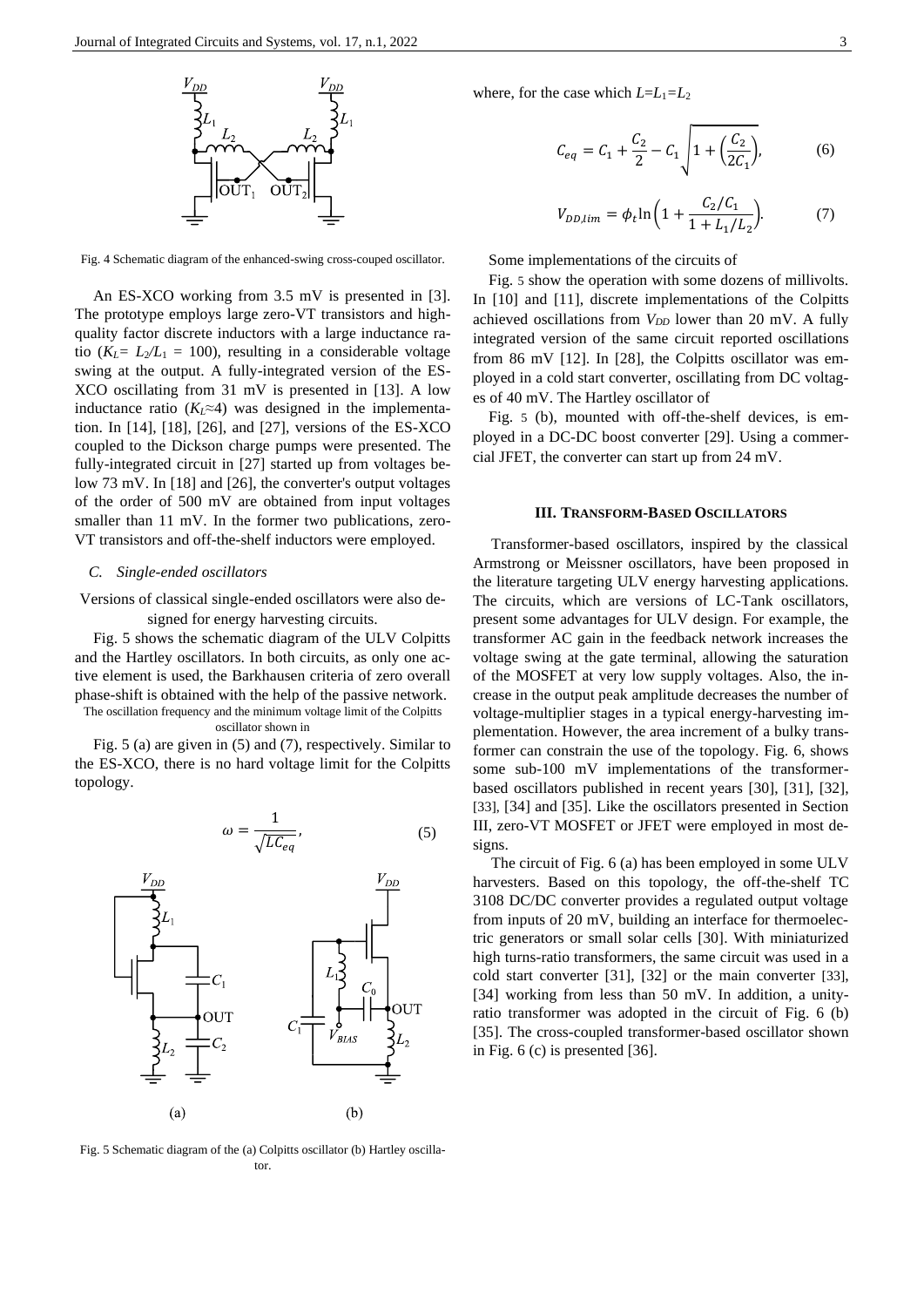

<span id="page-3-0"></span>Fig. 6 Implementations of transformer-based oscillator in energy harvesting applications.

### **IV. CMOS RING OSCILLATORS**

Ring oscillators based only on CMOS inverters [\(Fig. 7\)](#page-3-1) have some advantages over the LC-based oscillators. Since the circuit is implemented without any passive component, its area is significantly reduced. Also, the well-known circuit analysis and no additional technical requirements make the implementation easy and the circuit very popular. On the other hand, the minimum DC voltage presented in recent publications is around 60 mV, higher than the minimum limit obtained for LC oscillators. Low phase noise and lowfrequency operation are also some usual constraints of the CMOS oscillator topologies.

For a symmetrical inverter of [Fig. 7](#page-3-1) operating in weak inversion, the voltage gain *gm/g<sup>o</sup>* of each stage is given by [37]

$$
\frac{g_m}{g_o} = \left(e^{V_{DD}/2\phi_t} - 1\right) / n \tag{8}
$$

From  $(8)$ , the limit for the minimum  $V_{DD}$  is obtained



<span id="page-3-1"></span>Fig. 7 Schematic diagram of a ring oscillator.

when  $g_m/g_o = 1$ , and it is given by [37]

<span id="page-3-3"></span>
$$
V_{DD,lim} = 2\phi_t \ln[1+n] \ . \tag{9}
$$

Equation [\(9\)](#page-3-3) is the Meindl limit of the CMOS inverter [38]. For *n*=1 and at room temperature, the voltage limit of the topology is 36 mV.

The DC voltage reduction of the topology has been studied extensively. From (8), the minimum inverter voltage gain is reduced with  $V_{DD}$  decrease. Therefore, efforts have been made to increase each stage's voltage gain and reduce the minimum DC voltage of the topology. In [4], researchers demonstrated its operation from around 100 mV using an experimental process. In [5] and [39], the minimum supply voltages of 95 mV and 80 mV, respectively, were obtained employing a post-layout process to tune the threshold voltage of the circuit transistors. In [40], an auxiliary pullup and down network controls the process variation. This network, controlled by a corner detector, is implemented in the circuit, helping the ring oscillator to start at 60 mV. As implemented in [37] and [41], the stage gain also increases with bulk polarization.

# *A. Enhanced voltage gain stages*

Some circuit topologies have been used to increase the voltage gain of one RO stage. Schmitt Trigger (ST) inverters have been employed to decrease the ring oscillator minimum voltage. With an optimized design, the minimum voltage for unitary voltage gain in the ST of [Fig. 8,](#page-3-4) is  $2\phi_t \ln[(8 + \sqrt{73})/9]$ . At room temperature, this value is equal to 31.5 mV [7], which is a little below the Meindl limit given by [\(9\).](#page-3-3) In [42], [7], and [37], ring oscillator implementations employing ST cells have sustained operation for voltage supplies of 70 mV, 57 mV, and 53.2 mV, respectively.

A stacked-inverter RO operating from  $V_{DD}$ =57 mV is presented in [6]. As shown in

<span id="page-3-2"></span>[Fig.](#page-4-0) 9, each oscillator stage is composed of three inverters, in which the leakage current from the output node to the AC ground is reduced, increasing the stage voltage gain [43].



<span id="page-3-4"></span>Fig. 8 Schematic diagram of the classical Schmitt Triger.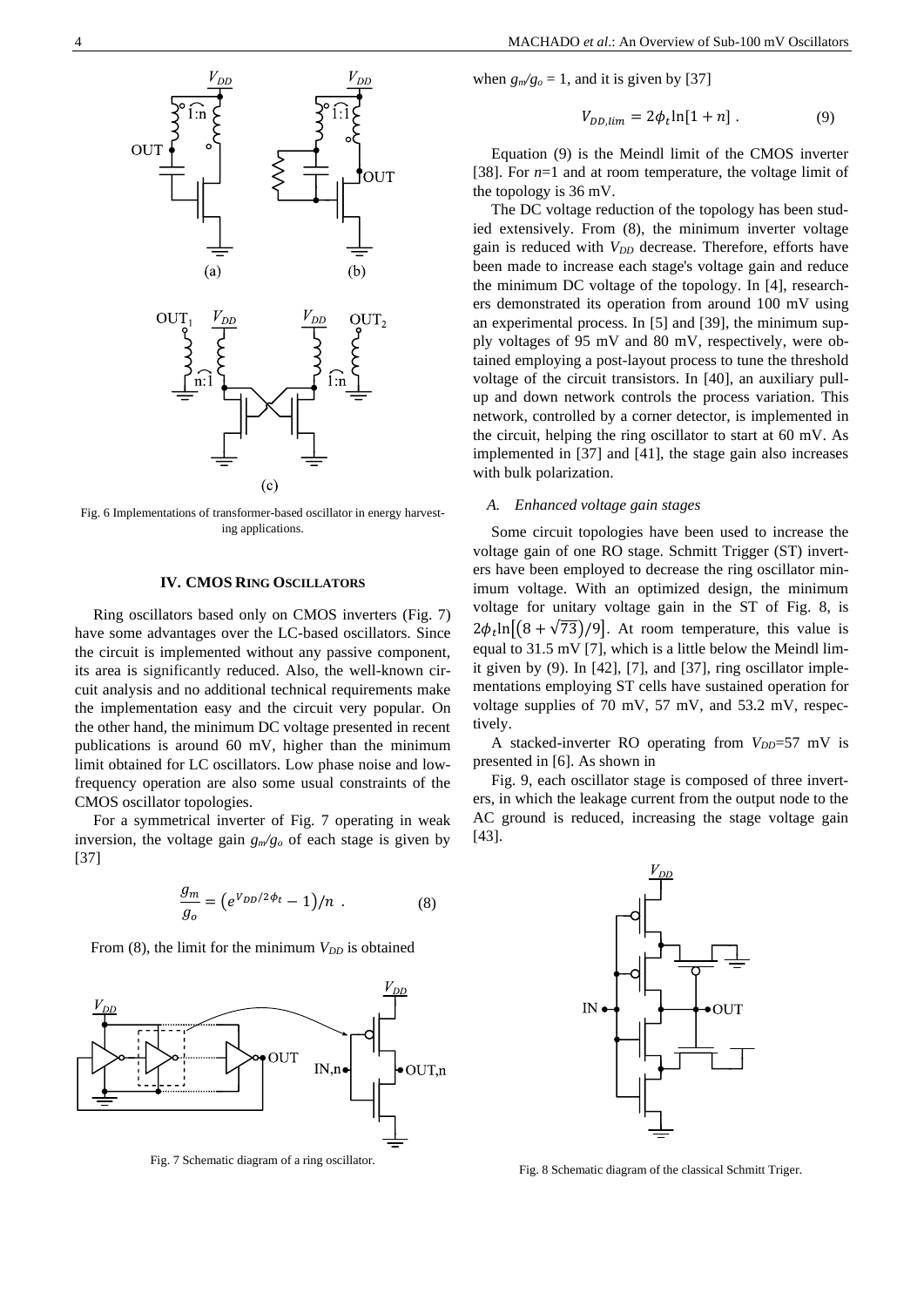

<span id="page-4-0"></span>Fig. 9 Schematic diagram of one stage of the stacked-inverter ring oscillator [43].

### **V. OTHER OSCILLATOR IMPLEMENTATIONS**

### *A. Relaxation Oscillators*

Relaxation oscillators can also operate from DC voltages below 100 mV. Using a three-inverter Schmitt Trigger shown in [Fig. 10](#page-4-1) (a), an oscillator able to start from 62 mV was reported in [44]. In the schematic shown in [Fig. 10](#page-4-1) (b), the ST is followed by a two-stage inverter that operates as a voltage-controlled current source (VCCS), along with an off-chip capacitor.



<span id="page-4-1"></span>Fig. 10 Schematic diagram of the: (a) three-inverter Schmitt Trigger; (b) relaxation oscillator [44].

# *B. Cristal-based Oscillator*

Crystal-based oscillators are useful blocks employed in many clock circuits. Some works have recently presented topologies working from ULV DC levels, motivated by low-power IoT applications. The Pierce oscillator shown in [Fig. 11](#page-4-2) employs the classical Schmitt Trigger to increase the inverter voltage gain, as presented in [45]. The 32-kHz oscillator operates from a 60-mV supply voltage, consuming 2.26 nW.

Another implementation of the crystal-based oscillator using a PLL is presented in [46]. The 32-kHz circuit oscillates at 100 mV, consuming 1.7 nW of overall power. However, the PLL requires a second supply of 400 mV. In [47], an off-the-shelf implementation, employing a crystal and a transformer oscillates from a supply voltage of 17 mV.



Fig. 11 Pierce crystal oscillator.

### **VI. DISCUSSION**

<span id="page-4-2"></span>A comparison between sub-100 mV oscillators presented in this review is shown in Tables 1 and 2 for fully integrated and external components implementations, respectively. As can be seen in both tables, the minimum supply voltage was obtained with the ES-XCO, which started at only 3.5 mV in an implementation employing native transistors from the 130 nm process and high-quality external inductors. Using external components, the ES-XCO was the only topology to operate at voltages lower than 20 mV, at the expense of 4 inductors. For fully-integrated implementations, the topology also had the minimum start-up voltage; however, CMOS oscillators based on Schmitt trigger and stacked inverters decrease the gap between LC and CMOS-based oscillator's minimum DC voltage.

Transformer-based oscillators are also capable of operating from supply voltages at the order of 20 mV, as shown in Table 2. Recent publications suggest that topology can be used in the main power path due to the reasonable power efficiency even for operation around 100 mV.

To summarize, LC-based oscillators using native or depletion transistors have presented the lowest minimum voltages. However, the consumed area and the dependence of the inductor quality factor are the main constraints of this class of oscillators. On the other hand, CMOS-based oscillators occupying smaller areas are convenient for energy scavenging IC implementations, with room for *V<sub>DD</sub>* reduction. For the oscillator topologies presented in this review, a study related to the power conversion efficiency is necessary to increase the applicability of the circuits.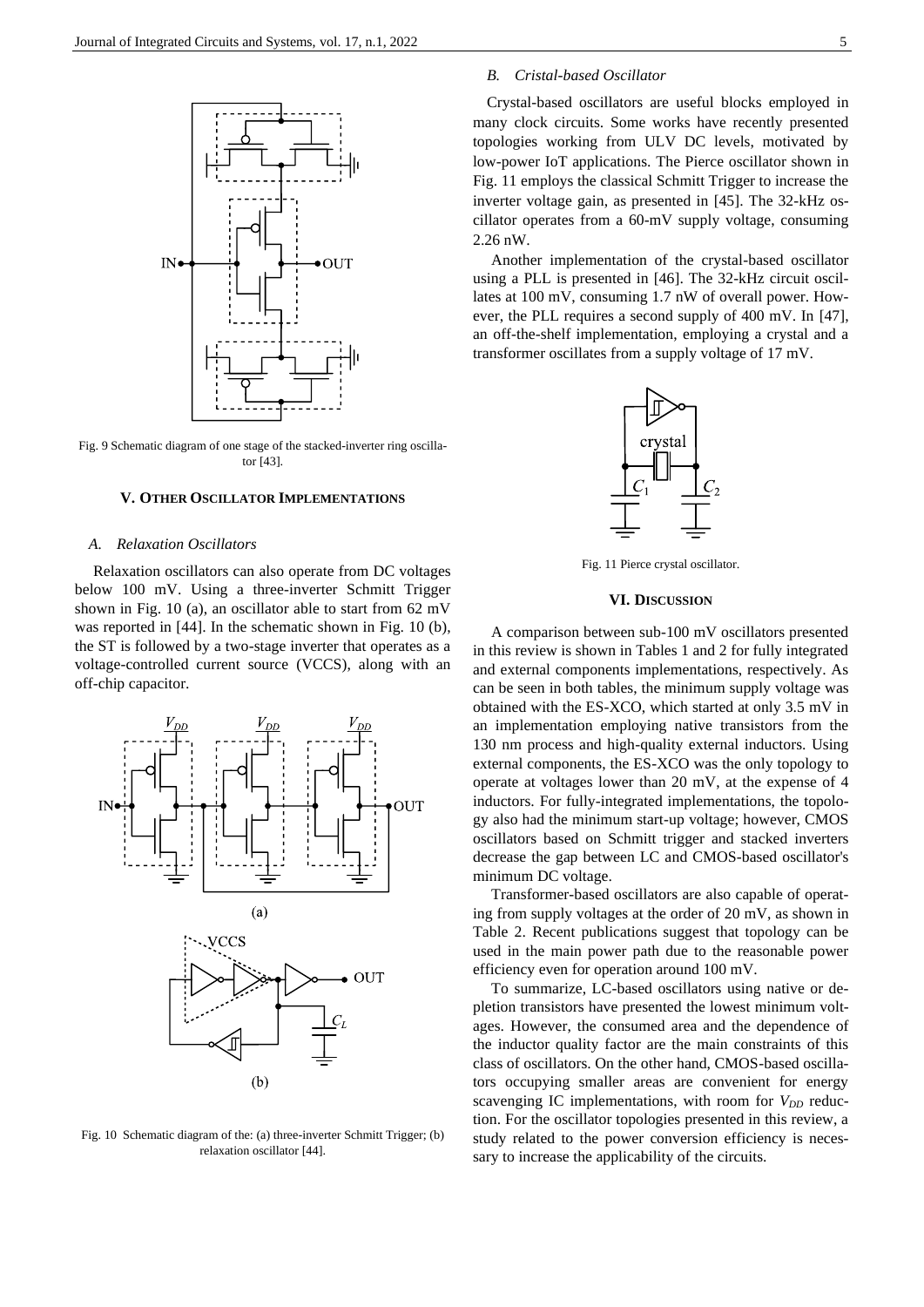| rable 1 Sub-100 m v Tuny-miegrated oscinators. |                 |                  |                    |  |  |  |
|------------------------------------------------|-----------------|------------------|--------------------|--|--|--|
| Ref.                                           | <b>Topology</b> | $V_{DD,min}$     | <b>Application</b> |  |  |  |
| [13]                                           | ES-XCO          | $31 \text{ mV}$  | Oscillator only    |  |  |  |
| [13]                                           | <b>XCO</b>      | 46 mV            | Oscillator only    |  |  |  |
| $[20]$                                         | <b>IRO</b>      | $53 \text{ mV}$  | Oscillator only    |  |  |  |
| $[37]$                                         | ST-RO           | 53.2 mV          | Oscillator only    |  |  |  |
| $[7]$                                          | ST-RO           | 57 mV            | Oscillator only    |  |  |  |
| [6]                                            | SI-RO           | 57 mV            | Start-up conv.     |  |  |  |
| $[40]$                                         | <b>RO</b>       | $60 \text{ mV}$  | Start-up conv.     |  |  |  |
| $[44]$                                         | Relaxation      | $62 \text{ mV}$  | Oscillator only    |  |  |  |
| [48]                                           | <b>XCO</b>      | $65 \text{ mV}$  | Start-up conv.     |  |  |  |
| [42]                                           | ST RO           | $70 \text{ mV}$  | Start-up conv.     |  |  |  |
| $\lceil 5 \rceil$                              | <b>RO</b>       | $80 \text{ mV}$  | Start-up conv.     |  |  |  |
| $[12]$                                         | Colpitts        | 86 mV            | Oscillator only    |  |  |  |
| [39]                                           | <b>RO</b>       | $95 \text{ mV}$  | Start-up conv.     |  |  |  |
| $[22]$                                         | <b>XCO</b>      | $100 \text{ mV}$ | Start-up conv.     |  |  |  |
| $[4]$                                          | <b>RO</b>       | $100 \text{ mV}$ | Logic gates        |  |  |  |

Table 1 Sub-100 mV fully-integrated oscillators.

XCO – Cross-coupled oscillator;

ES-XCO – Enhanced-swing cross-coupled oscillator;

IRO – Inductive ring oscillator;

RO – Ring oscillator;

ST-RO – Schmitt trigger ring oscillator;

SI-RO – Stacked-inverter ring oscillator;

Table 2 Sub-100 mV oscillators using external components.

| Ref.              | <b>Topology</b>   | <b>External</b><br>components    | $V_{DD,min}$     | <b>Application</b> |
|-------------------|-------------------|----------------------------------|------------------|--------------------|
| $\lceil 3 \rceil$ | ES-XCO            | 4 Induc.                         | $3.5 \text{ mV}$ | Oscillator<br>only |
| $[26]$            | ES-XCO            | 4 Induc.                         | $10 \text{ mV}$  | Main conv.         |
| [18]              | ES-XCO            | 4 Induc.                         | $11 \text{ mV}$  | Start-up conv.     |
| $[47]$            | Cristal-<br>based | Off-the-<br>$shelf +$<br>Transf. | $17 \text{ mV}$  | Oscillator<br>only |
| $[11]$            | Colpitts          | Off-the-<br>shelf                | $20 \text{ mV}$  | Oscillator<br>only |
| [30]              | Trafo-<br>based   | Microtransf.                     | $20 \text{ mV}$  | Start-up conv.     |
| $[49]$            | Hartley           | Off-the-<br>shelf                | $20 \text{ mV}$  | Main conv.         |
| $[34]$            | Trafo-<br>based   | MCM Off-<br>chip<br>microtransf. | $20 \text{ mV}$  | Main conv.         |
| $[35]$            | Trafo-<br>based   | Transf.                          | $21 \text{ mV}$  | Start-up conv.     |
| $[32]$            | Trafo-<br>based   | Off-chip<br>microtransf.         | $25 \text{ mV}$  | Main conv.         |
| $[15]$            | Colpitts          | 2 Induc.                         | $40 \text{ mV}$  | Start-up conv.     |
| $\left[31\right]$ | Trafo-<br>based   | Transf.                          | $40 \text{ mV}$  | Start-up conv.     |
| $[3]$             | <b>XCO</b>        | 2 Induc.                         | $50 \text{ mV}$  | Oscillator<br>only |
| $[45]$            | Pierce            | 1 Crystal                        | $60 \text{ mV}$  | Oscillator<br>only |

# **VII. CONCLUSION**

This paper presented a systematic review of oscillators operating at DC voltages smaller than 100 mV. The analyses of LC and CMOS oscillators presented herein explored the theoretical limits of the minimum supply voltage of this class of circuits. Implementations of sub-100 mV circuits were reported covering the LC and CMOS oscillators, including the cross-coupled, enhanced-swing cross-coupled, Colpitts, transformer-based, and CMOS-based ring oscillators. Finally, a comparison between implementations reported in the literature, emphasizing minimum supply voltage, is presented. The analysis of the papers identified a lack of investigations related to power conversion efficiency and the applications to communication circuits.

### **ACKNOWLEDGEMENTS**

This work was supported in part by the Brazilian government agency, CNPq, National Council for Scientific and Technological Development.

#### **REFERENCES**

- [1] M. B. Machado, R. L. Radin, M. C. Scheneider and C. Galup-Montoro, "A 20 µw, 50 mV, Fully-Integrated Cross-Coupled Oscillator for On-Body IoT Applications," in *NEWCAS*, 2021.
- [2] M. Siniscalchi, N. Gammarano, C. Galup-Montoro, S. Bourdel and F. Silveira, "Minimum Supply Voltage of 2.45 GHz LCOscillator in 28 nm FD-SOI Process," in *NEWCAS*, 2021.
- [3] M. B. Machado, M. C. Schneider and C. Galup-Montoro, "On the minimum supply voltage for MOSFET oscillators," *IEEE Transactions on Circuits and Systems I: Regular Papers,* vol. 61, no. 2, pp. 347-357, 2014.
- [4] J. B. Burr and J. Shott, " A 200 mV self-testing encoder/decoder using Stanford ultra-low-power CMOS," in *Proceedings of IEEE International Solid-State Circuits Conference - ISSCC, pp. 84-85*, San Francisco, 1994.
- [5] P.-H. Chen, X. Zhang, K. Ishida, Y. Okuma, Y. Ryu, M. Takamiya and T. Sakurai, "An 80 mV startup dual-mode boost converter by charge-pumped pulse generator and threshold voltage tuned oscillator with hot carrier injection," *IEEE Journal of Solid-State Circuits,* vol. 47, no. no. 11, pp. 2554-2562, 2012.
- [6] T. A. S. Bose and M. L. Johnston, "Integrated cold start of a boost converter at 57 mV using cross-coupled complementary charge pumps and ultra-low-voltage ring oscillator," *IEEE Journal of Solid-State Circuits,* vol. 54, no. 10, pp. 2867- 2878, 2019.
- [7] L. A. P. Melek, M. C. Schneider and C. Galup-Montoro, "Operation of the classical CMOS schmitt trigger as an ultralow-voltage amplifier," *IEEE Transactions on Circuits and Systems II: Express Briefs,* vol. 65, no. 9, pp. 1239-1243, 2018.
- [8] M. Siniscalchi, F. Silveira and C. Galup-Montoro, "Ultralow-voltage CMOS crystal oscillators," *IEEE Transactions on Circuits and Systems I: Regular Papers,* vol. 67, no. 6, pp. 1846-1856, 2020.
- [9] D. Kleijer, "Oscillator with super low supply voltage," [Online]. Available: http://www.dickswebsite.eu/fetosc/enindex.htm. [Accessed 04 2012].
- [10] C. Galup-Montoro, M. C. Schneider and M. B. Machado, "Ultra-low-voltage operation of CMOS analog circuits: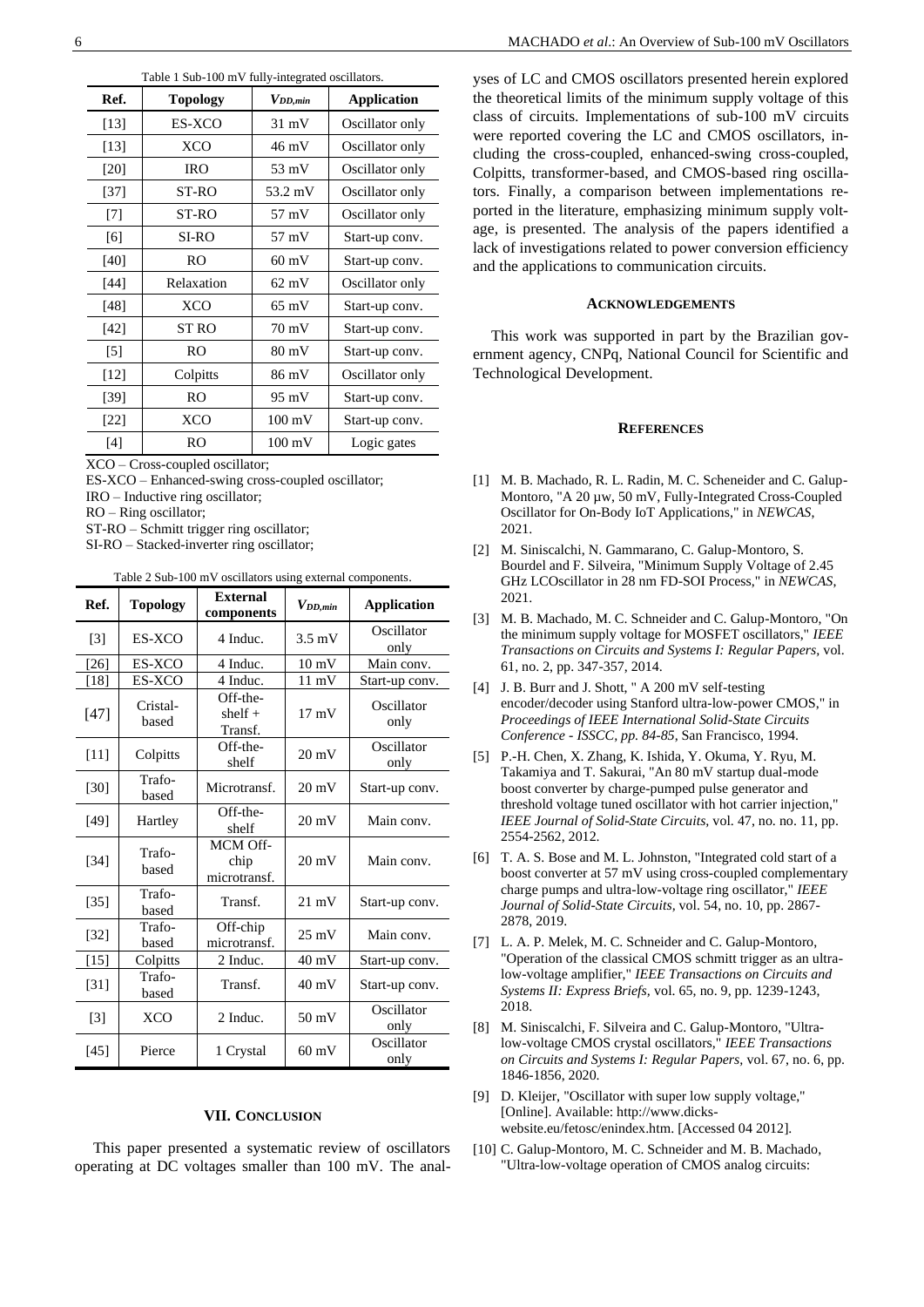amplifiers, oscillators and amplifiers," *IEEE Trans. Circuits Syst. II, Exp. Briefs,* vol. 59, pp. 932-936, 2012.

- [11] F. R. d. Sousa, M. B. Machado and C. Galup-Montoro, "A 20 mV Colpitts Oscillator powered by a thermoelectric generator," in *IEEE International Symposium on Circuits and Systems (ISCAS)*, Seoul, Korea (South), 2012.
- [12] M. B. Machado, M. C. Schneider, D. L. Novack and C. Galup-Montoro, "Analysis and design of a fully-integrated Colpitts oscillator operating at ultra-low-voltages," *Analog Integr Circ Sig Process,* vol. 85, p. 27–36, 2015.
- [13] M. B. Machado, M. Schneider and C. Galup-Montoro, "Fully integrated inductive ring oscillators operating at VDD below 2kT/q," *Analog Integr Circ Sig Process,* vol. 82, p. 5–15, 2015.
- [14] M. B. Machado, F. Nornberg, M. Sawan, C. Galup-Montoro and M. C. Schneider, "Analysis and design of the Dickson charge pump for sub-50 mV energy harvesting," *Elsevier Microelectronics Journal,* vol. 90, pp. 253-259, 2019.
- [15] B. Lim, J. Seo and S. Lee, "A Colpitts oscillator-based selfstarting boost converter for thermoelectric energy harvesting with 40-mV startup voltage and 75% maximum efficiency, *IEEE Journal of Solid State Circuits ,* vol. 53, p. 3293–3302, 2018.
- [16] D. Rozgić and D. Marković, "A Miniaturized 0.78-mW/cm2 autonomous thermoelectric energy-harvesting platform for biomedical sensors," *IEEE Transactions on Biomedical Circuits and Systems,* vol. 11, no. 4, pp. 773-783, 2017.
- [17] H. Fuketa, S. -i. O'uchi and T. Matsukawa, "Fully integrated, 100-mV mini-mum Input voltage converter with gate-boosted charge pump kick-started by LC oscillator for energy harvesting," *IEEE Transactions on Circuits and Systems II: Express Briefs,* vol. 64, no. 4, pp. 392-396, 2017.
- [18] R. L. Radin, M. Sawan, C. Galup-Montoro and M. C. Schneider, "A 7.5 mV-input boost converter for thermal energy harvesting with 11 mV self-startup," *IEEE Transactions on Circuits and Systems II: Express Briefs,* vol. 67, no. 8, pp. 1379-1383, Aug. 2020.
- [19] A. K. Sinha, R. L. Radin, D. D. Caviglia, C. G. Montoro and M. C. Schneider, "An energy harvesting chip designed to extract maximum power from a TEG," in *2016 IEEE 7th Latin American Symposium on Circuits & Systems (LASCAS)*, Florianopolis, 2016.
- [20] M. B. Machado, M. C. Schneider and C. Galup-Montoro, "Analysis and design of ultra-low-voltage inductive ring oscillators for energy-harvesting applications," in *IEEE 4th Latin American Symposium on Circuits and Systems (LASCAS)*, Cusco, Peru, 2013.
- [21] S. M. Noghabaei and M. Sawan, "A fully integrated highefficiency step-up DC-DC converter for energy harvesting applications," in *ISOOC*, 2016.
- [22] H. Fuketa, S. -i. O'uchi and T. Matsukawa, "Fully integrated, 100-mV mini-mum Input voltage converter with gate-boosted charge pump kick-started by LC oscillator for energy harvesting," *IEEE Transactions on Circuits and Systems II: Express Briefs,* vol. 64, no. 4, pp. 392-396, 2017.
- [23] D. Rozgić and D. Marković, "A Miniaturized 0.78-mW/cm2 autonomous thermoelectric energy-harvesting platform for biomedical sensors," *IEEE Transactions on Biomedical Circuits and Systems,* vol. 11, no. 4, pp. 773-783, 2017.
- [24] M. C. Schneider and C. Galup-Montoro, CMOS Analog Design Using All-Region MOSFET Modeling, Cambridge: Cambridge University Press, 2010.
- [25] H. O. Tabrizi, H. M. P. Jayaweera and A. Muhtaroglu, "Fully Integrated Autonomous Interface With Maximum Power Point Tracking for EnergyHarvesting TEGs With High Power
- [26] M. B. Machado, M. Sawan, M. C. Schneider and C. Galup-Montoro, " $10 \text{ mV} - 1 \text{V}$  step-up converter for energy harvesting applications," in *27th Symposium on Integrated Circuits and Systems Design (SBCCI)*, 2014.
- [27] M. B. Machado, M. Sawan, M. C. Schneider and C. Galup-Montoro, "Fully-integrated 86 mV–1V step-up converter for energy harvesting applications," in *IEEE 12th International New Circuits and Systems Conference (NEWCAS)*, 2014.
- [28] B.-M. Lim, J.-I. Seo and S.-G. Lee, "A Colpitts Oscillator-Based Self-Starting Boost Converter for Thermoelectric Energy HarvestingWith 40-mV Startup Voltage and75% Maximum Efficiency," *IEEE Journal of Solid-State Circuits,*  vol. 53, no. 11, pp. 3293-3302, 2018.
- [29] M. Lallart, L. V. Phung and B. Massot, "Transformer-Free, Off-the-Shelf ElectricalInterface for Low-Voltage DC Energy Harvesting," *IEEE Transactions on Industrial Electronics,*  vol. 65, no. 7, pp. 5580-5589, 2018.
- [30] Linear Technology, "LTC3108 Datasheet," [Online]. Available: https://www.analog.com/media/en/technicaldocumentation/data-sheets/LTC3108.pdf.
- [31] J. P. Im, S. W. Wang, S. T. Ryu and G. H. Cho, "A 40 mV transformer-reuse self-startup boost converter with MPPT control for thermoelectric energy harvesting," *IEEE Journal of Solid-State Circuits,* vol. 47, no. 12, p. 3055–3067, Dec. 2012.
- [32] P. Garcha, D. El-Damak, N. Desai, J. Troncoso, E. Mazotti, J. Mullenix, S. Tang, D. Trombley, D. Buss, J. Lang and A. Chandrakasan, "A 25 mV-StartupCold Start System WithOn-Chip Magnetics for Thermal Energy Harvesting," in *47th European Solid State Device Research Conference*, Louvain, 2017.
- [33] A. Salah-Eddin, M. Vlad, D. Nicolas, V. Christian, A. Bruno and C. François, "Self-Powered Ultra-low Power DC-DC Converter for RF Energy Harvesting," in *IEEE Faible Tension Consommation*, 2012.
- [34] A. Telles, M. B. Machado, M. M. Rocha and R. Teixeira, "Ultralow Voltage Power Converter Using a Microtransformer in MCM Technology," in  $11<sup>th</sup> Workshop on$ *Circuits and Systems Design (WCAS)*, 2021.
- [35] Y. K. Teh and P. K. T. Mok, "Design of transformer-based boost converter for high internal resistance energy harvesting sources with 21 mV self-startup voltage and 74% power efficiency," *IEEE Journal of Solid-State Circuits,* vol. 49, no. 11, p. 2694–27, Nov. 2014.
- [36] Y. Qian, J. H. D. Lu and Z. Hong, "An On-Chip Transformer-Based Self-Startup Hybrid SIDITO Converter for Thermoelectric Energy Harvesting," *IEEE Transactions on Circuits and Systems II, Express Briefs,* vol. 65, no. 11, p. 1673–1677, 2018.
- [37] J. Ferreira and C. Galup-Montoro, "Ultra-low-voltage CMOS ring oscillators," *Electronics Letters,* vol. 55, no. 9, p. 523– 525, 2019.
- [38] J. Meindl and J. Davis, "The fundamental limit on binary switch-ing energy for terascale integration," *IEEE J. Solid-State Circuits,* vol. 35, no. 11, p. 1515–1516, 2000.
- [39] P. Chen, K. Ishida, K. Ikeuchi, X. Zhang, K. Honda, Y. Okuma, Y. Ryu, M. Takamiya and T. Sakurai, "Startup techniques for 95 mV step-up converter by capacitor pass-on scheme and VTH-Tuned oscillator with fixed charge programming," *IEEE Journal of Solid-State Circuits,* vol. 47, no. 5, p. 1252–1260, 2012.
- [40] M. Dezyani, H. Ghafoorifard, S. Sheikhaei and W. A. Serdijn, "A 60 mV Input Voltage, Process Tolerant Start-Up System